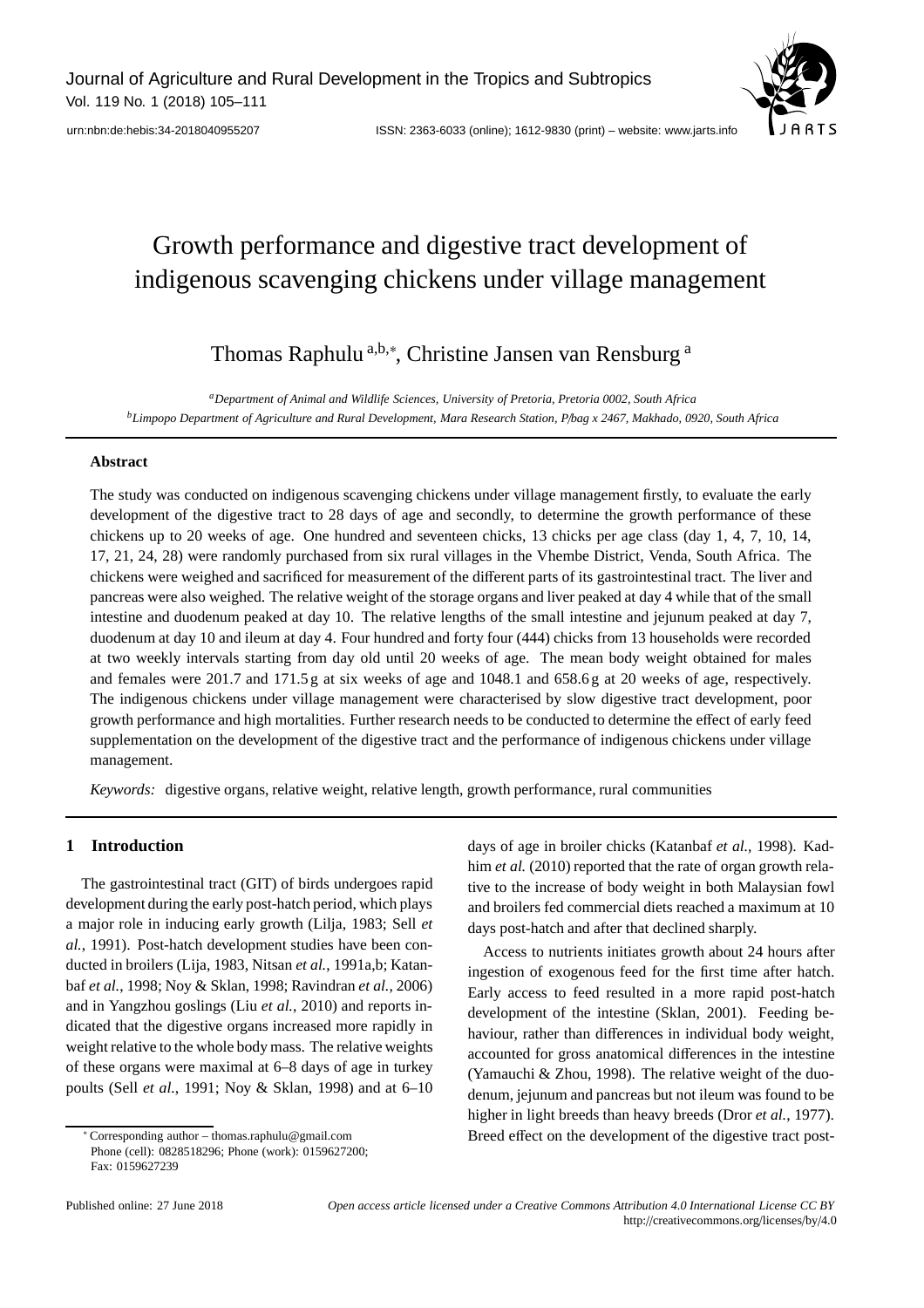hatch, however, was not noticeable when chickens had full access to feed.

Indigenous chickens are the most common types of poultry raised in the rural communities of Vhembe District, South Africa. Young chicks scavenge with their mothers for food around the household during the day and are provided with shelter at night. Chicks relying on scavenging for their feed might have a low and unbalanced nutrient intake, which could impair growth and the development of the digestive tract. Post-hatch development of the digestive system and growth performance of local chickens under village management have never been documented. Availability of such information might form the basis for improving the productivity of Venda Indigenous Scavenging (VIS) chickens in the rural communities. The study was carried out, firstly, to evaluate changes in the development of the digestive tract up to 28 days of age and, secondly, to determine the growth performance of VIS chickens under village management up to 20 weeks of age.

## **2 Materials and methods**

The study was conducted at 6 adjacent villages, Tshifudi, Tshidzini, Tshamutshedzi, Tshivhilwi, Tshitereke and Makhuvha. All villages are situated between latitude  $22^{\circ}48'$  S to  $22^{\circ}53'$  S and longitude  $30^{\circ}28'$  E to  $30^{\circ}42'$  E in the Thulamela Municipality, Vhembe District in the Limpopo Province of South Africa. Vhembe District is the most northern district of the Limpopo Province and shares borders with Botswana, Zimbabwe and Mozambique. The villages are in a summer rainfall area (October to April). The wettest months and the hottest season is between October and March, when the mean maximum temperatures range from 26.7 to 29.1 °C. The coldest season is between May and August, when the minimum temperatures range from 12 to 14 °C. Winter is usually cold but rarely reach freezing point. The main crops cultivated in the area are maize, groundnuts and vegetables e.g spinach, Chinese cabbage (locally known as *mutshaina*), tomato, and beetroot.

### *2.1 Digestive tract measurements*

A hundred and seventeen (117) VIS chicks, 13 chicks per age class (day 1, 4, 7, 10, 14, 17, 21, 24, 28) were randomly purchased from rural villages and were sacrificed in the laboratory through neck cut. The weights of the chickens were recorded before slaughtering. Directly after killing, the abdominal cavity was opened and the digestive tract from the tongue to the cloaca of each bird was removed. The GIT was separated into crop, proventriculus, gizzard, small intestine and caeca. The small intestine was divided into three regions (duodenum, jejunum and ileum) following the demarcation described by Mitchell & Smith (1990). The different segments of the digestive tract were flushed out with water and the empty weights were recorded and length measured. The accessory organs, liver and pancreas, were also removed and weighed.

#### *2.2 Growth performance*

Thirteen households participated voluntarily in the study. These households kept chickens under the traditional village management system of allowing the birds to roam free during the day to scavenge for feed, while providing shelter during the night. Shortly after hatch, 444 chicks were tagged for identification. Individual chicken live weights were recorded at two weeks intervals starting from day-old until 20 weeks of age. Prior to data collection, farmers were requested to keep the chickens in the shelter until weighing was completed in the morning.

#### *2.3 Statistics*

Data for organ weights were calculated as total or absolute weights (g) and relative weight  $(g/100 g$  body weight), absolute (cm) and relative length (cm/100 g body weight) of the digestive tract and growth performance (g). Individual birds were considered as the experimental unit. All the data (growth performance, absolute and relative weights of digestive organs, absolute and relative length of digestive organs) was subjected to General Linear Models procedure of SAS, Version 9.3 (SAS, 2016). The following model was employed on organ weights data:  $Y_i = \mu + A_i + E_i$ , where  $Y_i$ is an observation for a given variable;  $\mu$  is the general mean common to all observations; *Ai* is the effect due to *i*th age and  $E_i$  is the random error. On body weight and growth rate data of VIS chickens, the following model was employed :  $Y_i = \mu + G_i + E_i$ , was employed and a 5% significant level was used, where  $Y_i$  is an observation for a given variable;  $\mu$  is the general mean common to all observations;  $G_i$  is the effect due to *j*th gender of chickens and  $E_i$  is the random error. Differences among means were determined by the least significant difference (LSD) procedure of SAS (2016).

## **3 Results**

As shown in Fig. 1, an increase in mass and length of the different parts of the GIT with age was observed  $(P<0.005)$ . The relative weights of the storage organs (crop, proventriculus and gizzard) and liver increased rapidly and peaked at day 4 where after it remained more or less constant.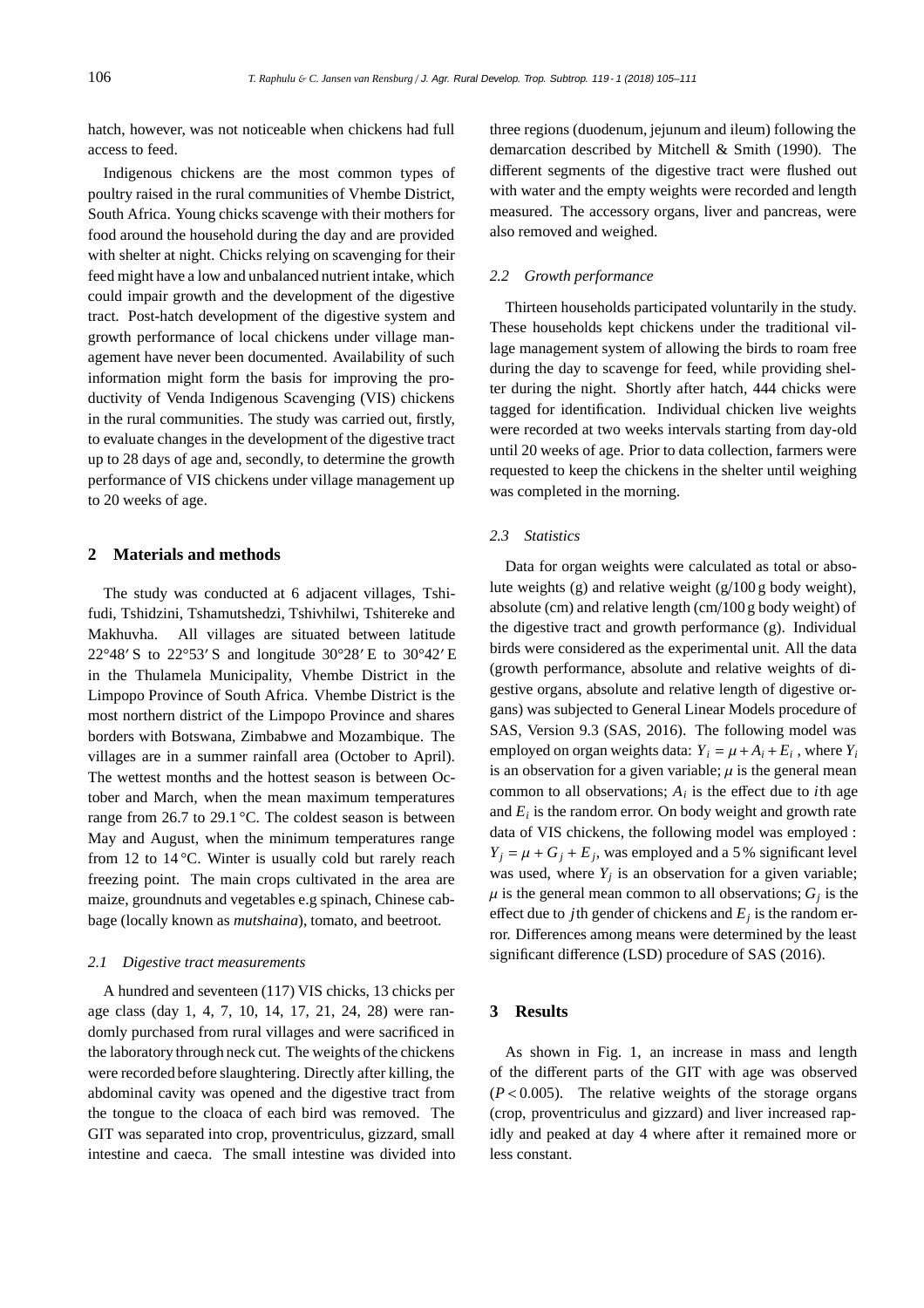

**Fig. 1:** *Changes in the weight of the gastro-intestinal tract segments of scavenging chicks during the first 28 days after hatch (AW – absolute weight, RW – relative weight).*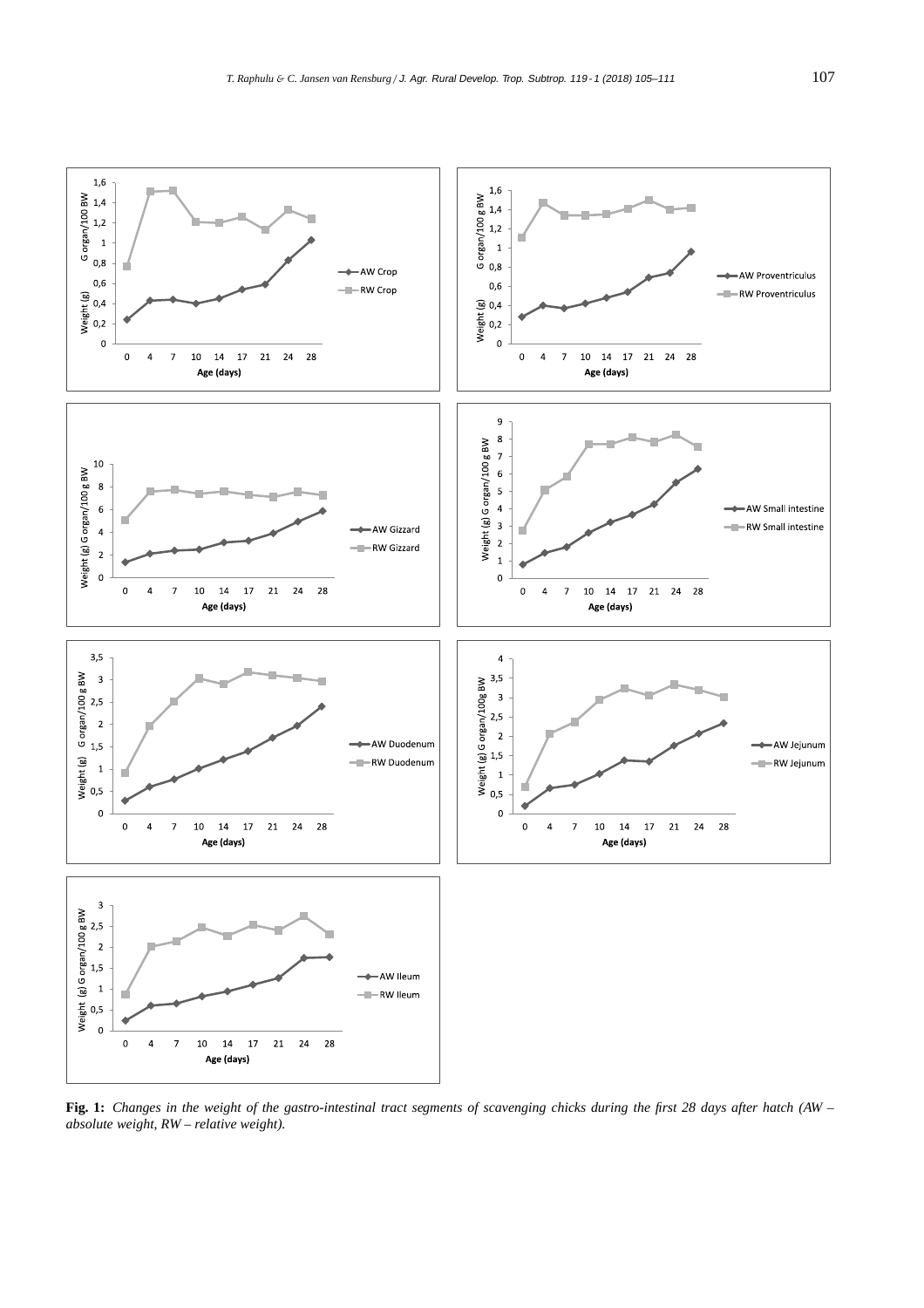

**Fig. 2:** *Changes in the weight of the pancreas and liver of scavenging chicks during the first 28 days after hatch (AW – absolute weight, RW – relative weight).*



**Fig. 3:** *Changes in the length of small intestine segments of scavenging chicks during the first 28 days after hatch (AL – absolute length, RW – relative length).*

The relative weight of the small intestine and its separate components rapidly increased with age and peaked at about 10 days of age. The absolute mass of the small intestine increased by 127.8% during the first 7 days. The relative weight of the pancreas increased rapidly up to day 4, and continued to increase at a slow rate up to about 21 days of age (Fig. 2). The relative length of the small intestine and jejunum peaked at day 7, duodenum at day 10 and ileum at day 4, where after it decreased (Fig. 3).

The mean body weight obtained for males and females were 201.7 and 171.5 g at six weeks of age and 1048.1 and 658.6 g at 20 weeks of age, respectively (Table 1). The cumulative mortality observed in chicks under the age of six weeks and 7–20 weeks was 57.4 and 26.3 %, respectively.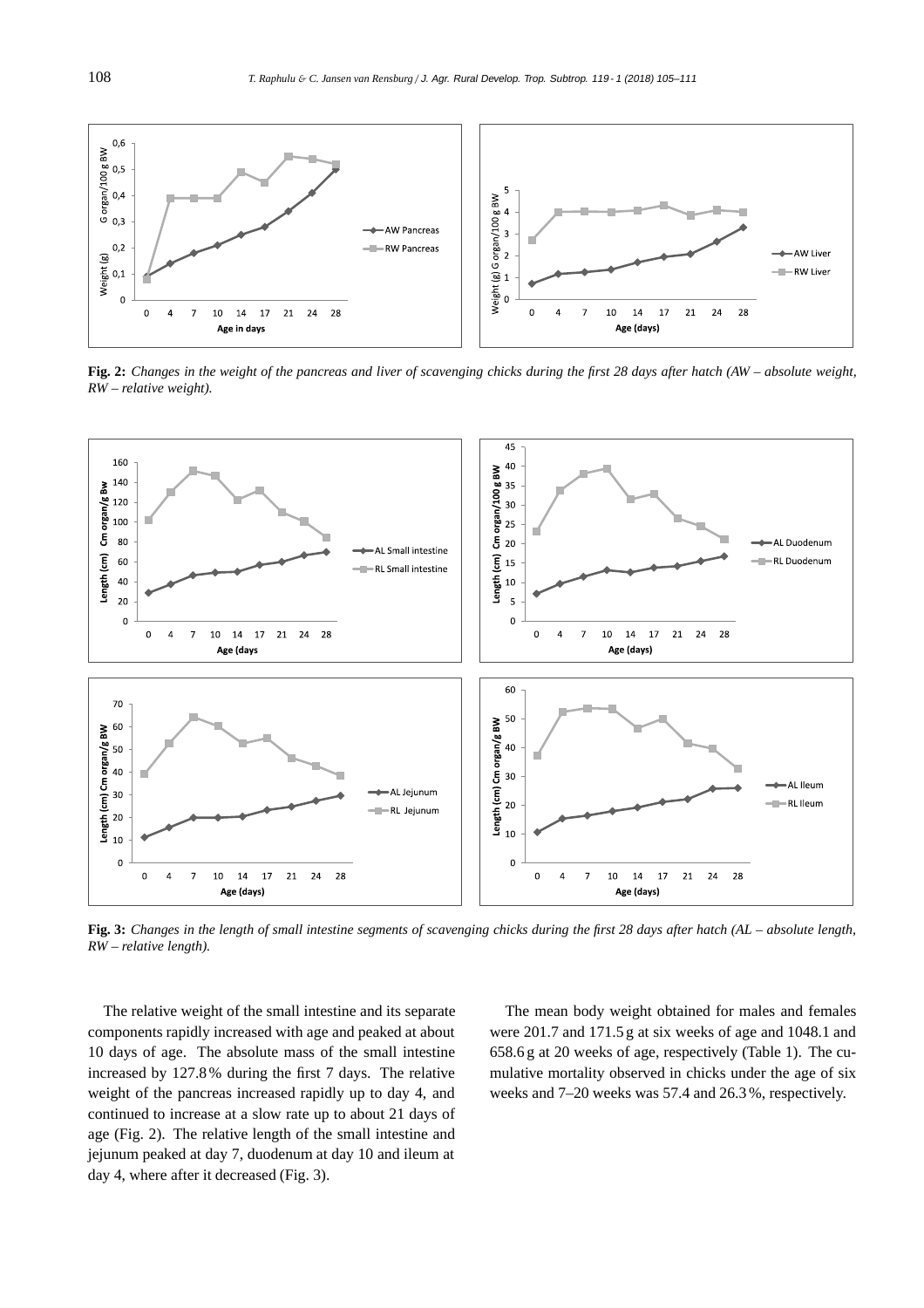**Table 1:** *Performance of the VIS chickens under village management.*

| Performance parameter               | $Mean \pm standard$ error  |
|-------------------------------------|----------------------------|
| Body weight at 6 weeks (g)          |                            |
| Males                               | $201.7 \pm 5.80^{\circ}$   |
| Females                             | $171.5 \pm 6.74^b$         |
| Growth rate up to 6 weeks $(g/day)$ |                            |
| Males                               | $4.1 \pm 0.36^{\circ}$     |
| Females                             | $2.9 \pm 0.42^b$           |
| Survival rate (%) up to six weeks   | 42.6                       |
| Body weight at 20 weeks (g)         |                            |
| Males                               | $1048.1 \pm 28.09^{\circ}$ |
| Females                             | $658.6 \pm 22.94^b$        |
| Growth rate 7 to 20 weeks $(g/day)$ |                            |
| Males                               | $10.1 \pm 0.51^{\circ}$    |
| Females                             | $4.6 \pm 0.50^{b}$         |
| Survival rate (%) 7 to 20 weeks     | 73.3                       |

Means with different superscripts within a column and a factor differ significantly  $(P < 0.05)$ .

## **4 Discussion**

The development of the GIT during the post-hatch period played a major role in inducing early growth (Sell *et al.*, 1991). The digestive organs of the scavenging, indigenous chicks studied in this trial, followed a similar early growth pattern observed in other chickens (Dror *et al.*,1977; Lilja, 1983), turkeys (Sell *et al.*,1991) and ducks (King *et al.*, 2000). It has been suggested that the accelerated development of the digestive organs immediately after hatching is a prerequisite for sustained post-hatch growth in fast growing poultry (Katanbaf *et al.*, 1998).

According to Nitsan *et al.* (1991b), the pancreas of chickens first experiences a rapid growth phase from hatch to day 3 and then a slower growth phase from day 4–8. In this study, however, a rapid increase in the relative weight of the pancreas was noted until 4 days of age and a slower relative growth up to 21 days of age. The different segments of the small intestine developed at slightly different rates in relation to the increase in body weight. The observed results are in accordance with findings of Uni *et al.* (1999) who reported that the temporal increases in intestinal weight and length are not identical for different segments, with the duodenum developing at a faster rate than both the jejunum and ileum.

The absolute growth rate of the small intestine of the chicks in this study was much lower than reported by Noy *et al.* (2001), who found an increase in the mass of the small intestine by nearly 600 % within the first 7 days. Kadhim *et al.* (2010) found similar patterns of organ weights relative to body weights in both indigenous breeds (Malaysian local chickens) and broilers fed commercial diets, ruling out the possibility that genotype affects GIT development. The slower development of the small intestine in the current study could rather be attributed to the poor availability of quality feeds to the scavenging chickens in the rural communities. Growth is initiated about 24 hours after first ingestion of exogenous food and it is suggested that early access to nutrients results in the more rapid development of the intestine during the immediate post-hatch period (Sklan, 2001). The withholding of feed and water from birds resulted in reduced growth of all segments of the intestinal tract (Murakami *et al.*, 1992; Uni *et al.*, 1998). It is possible that the development of the digestive tract of the scavenging chickens in this study might have been impaired by a lack of feed and irregular access to water which inhibited the growth of the birds in general. It is known that little care is taken with regard to housing, feeding, breeding or parasite and disease control (Minga *et al.*, 1989). As a result, chicks might survive for a few days post-hatch mainly on nutrients supplied by the yolk. Sell *et al.* (1991) reported that nutrients from the yolk are depleted in broiler chicks and poults within 4–5 days. It has been reported that the yolk is used for maintenance, while exogenous energy is utilised for growth (Anthony *et al.*, 1989). The slower gut development and growth rate and high mortality of the chicks in this study could have been caused by a limited feed intake. There is no planned feeding for scavenging chickens in the rural areas. Chickens are left to scavenge around the homesteads during daytime feeding on household leftovers, waste products and environmental materials such as insects, worms, seeds and green forages (Goromela *et al.*, 2006; Raphulu *et al.*, 2015). Supplementation is rarely done since farmers assume that the chickens scavenging from the natural resource feed base get adequate nutrients to meet their maintenance, reproductive and productive needs (Nzioka *et al.*, 2017). The growth of an animal depends in part on its capacity to digest and assimilate ingested macromolecules (Liu *et al.*, 2010). Results from this study indicated that supplementary feed to chicks in the rural communities might be necessary during the first few weeks to promote the development of the GIT until chicks can scavenge successfully.

The peak of the relative length of the small intestine observed in this study was 2–3 days later than the 5–7 days post-hatch reported by Noy & Sklan (1998). However, our results are in accordance with that of Sell *et al.* (1991), that the process of rapid relative growth was maximal at 6–8 days in the poult and 6–10 days in the chick. Kadhim *et al.* (2010) found that the absolute length of the intestinal segments of the Malaysian local chicken fed a commercial diet were shorter by approximately one fold than those of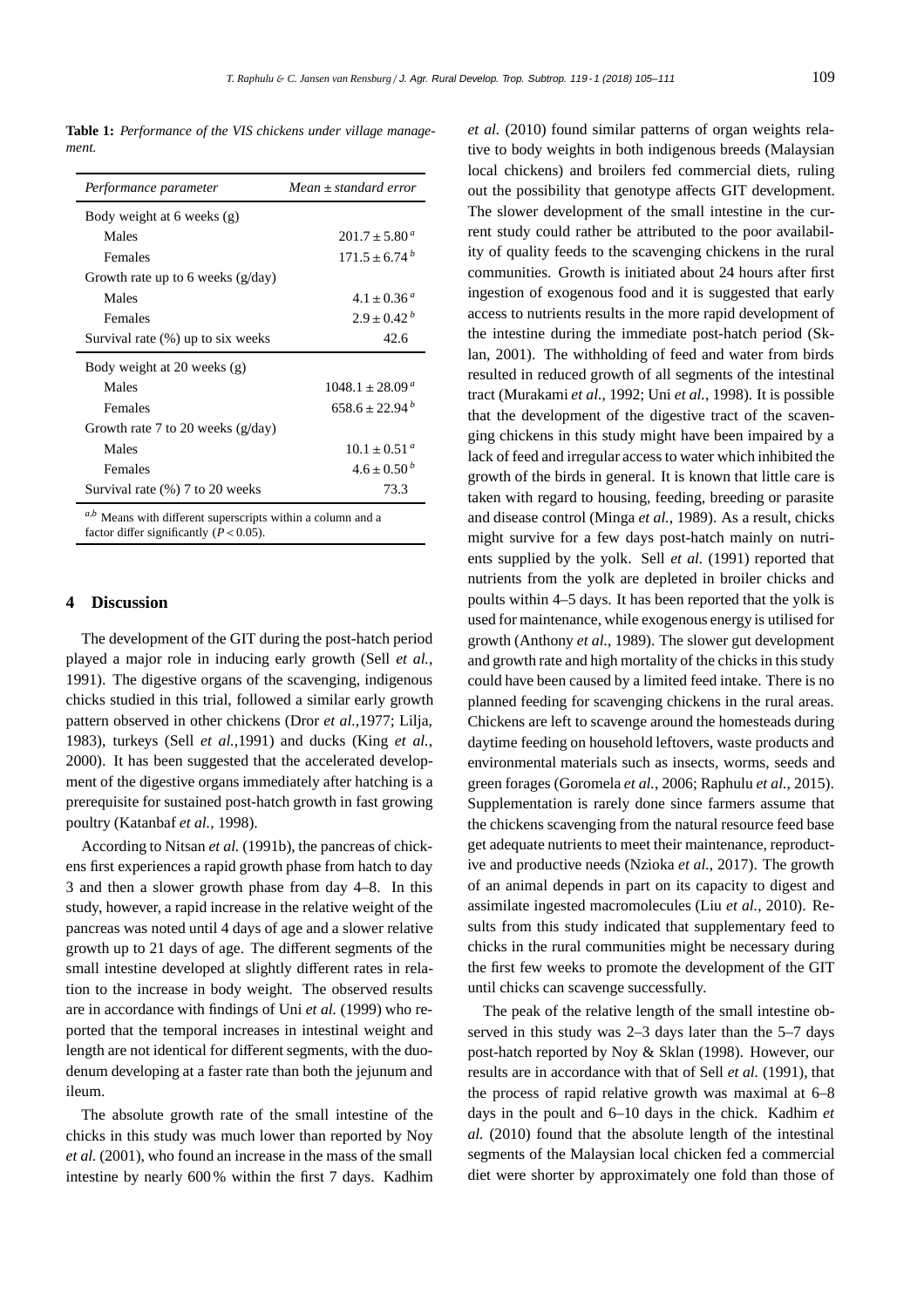broilers. Nir *et al.* (1993) suggested that the smaller breeds have relatively lighter and shorter intestines than broilers.

There is a lack of published data on the productivity of local chickens under village management under South African conditions. However, a few studies have been conducted in other parts of Africa. Under village management conditions in Tanzania, Lwelamira *et al.* (2008) reported mean body weights of 1135 and 1240 g for 20 weeks old female and male chickens, respectively. Mwalusanya *et al.* (2002) reported growth rates of chickens up to 10 weeks to be 5.4 and 4.6 g/day for males and females, respectively, whereas chickens aged 10–14 weeks old showed rates of 10.2 and 8.4 g/day for males and females. The obtained body weight gain of the chickens at eight weeks in this study were higher than those described by Mafeni (1995) for Cameroon, Omeje & Nwosu (1984) for Nigeria, and Tadelle & Ogle (2001) for Ethiopia, but less than those obtained by Lwelamira *et al.* (2008). Differences in growth performance of local chickens could be due to genetic differences between birds, climatic condition and local management that determine the availability of feeds between countries. Aini (1990) stated that the productivity of local birds is characteristically very low, but there is large variation in production performance between birds of different localities.

Mortality was high in chicks up to ten weeks of age (73.8 %). The observed results are comparable to the results of Minga *et al.* (1989) who reported 50 % mortality in scavenging chickens during rearing. Mwalusanya *et al.* (2002) reported a mortality of 40.3 % up to 10 weeks of age. Mortality is a serious problem in local chicken production and it needs intervention. It was noted from the famers that the causes of high mortality in local chickens under six weeks of age were lack of quality feeds, theft and predators (dogs and eagles). This was confirmed by Mwalusanya *et al.* (2002) who reported predation to be an important cause of loss in chicken flocks. Chicks can be protected from predators by providing shelters and supplementary feeds can be given to chicks under six weeks of age to improve survivability. It is believed that chicks older than six weeks might be able to escape attacks from the predators and also successfully search for food. The high costs involved in provision of housing and feeds to chicks might be challenging in the poverty restricted rural communities and it might be necessary but feasible to use locally produced feed resources and building materials.

## **5 Conclusion**

The chickens under village management were characterised by slow digestive tract development, growth per-

formance and high mortalities. Dietary supplementation strategies using locally produced feeds, brooding and provision of shelter to newly hatched chicks for the first six weeks might be important tools in improving chicken production in general, through reduced mortality at early age and improved growth rate. Further research needs to be conducted to determine the effect of early feed supplementation on the development of the digestive tract and the performance of chickens under village management.

#### *Acknowledgements*

The authors wish to acknowledge the support of National Research Foundation (NRF) for funding the research work. The approval by the local Traditional leaders to conduct research at the rural communities and participation by the community members whose chickens were purchased are gratefully acknowledged. We wish to record our gratitude to Roelof Johannes Coertze for his assistance in data analysis.

## **References**

- Aini, I. (1990). Indigenous chicken production in South East Asia. *World's Poultry Science Journal*, 46, 51–57.
- Anthony, N., Dunnington, B. E. & Siegel, P. B. (1989). Embryo growth of normal and dwarf chickens from lines selected for high and low 56-day body weight. *Archiv für Geflügelkunde*, 53, 116–122.
- Dror, Y., Nir, I. & Nitsan, Z. (1977). The relative growth of internal organs in light and heavy breeds. *British Poultry Science*, 18, 493–496.
- Goromela, E. H., Kwakkel, R. P., Verstegen, M. W. A. & Katule, A. M. (2006). Strategies to optimize the use of scavengeable feed resource base by smallholders in traditional poultry production systems in Africa: A review. *African Journal of Agricultural Research*, 1, 91–100.
- Kadhim, K. K., Zuki, A. B. Z., Noordin, M. M., Babjee, S. A. & Khamas, W. (2010). Growth evaluation of selected digestive organs from day one to four months post hatch in two breeds of chicken known to differ greatly in growth rate. *Journal of Animal and Veterinary Advances*, 9, 995–1004.
- Katanbaf, M. N., Dunnington, E. A. & Siegel, P. B. (1998). Allomorphic relationships from hatching to 56 days in parental lines and F1 crosses of chickens selected 27 generations for high or low body weight. *Growth, Development and Aging*, 52, 11–22.
- King, D. E., Asem, E. K. & Adeola, O. (2000). Ontogenetic development of intestinal digestive functions in white Pekin ducks. *Journal of Nutrition*, 130, 57–62.